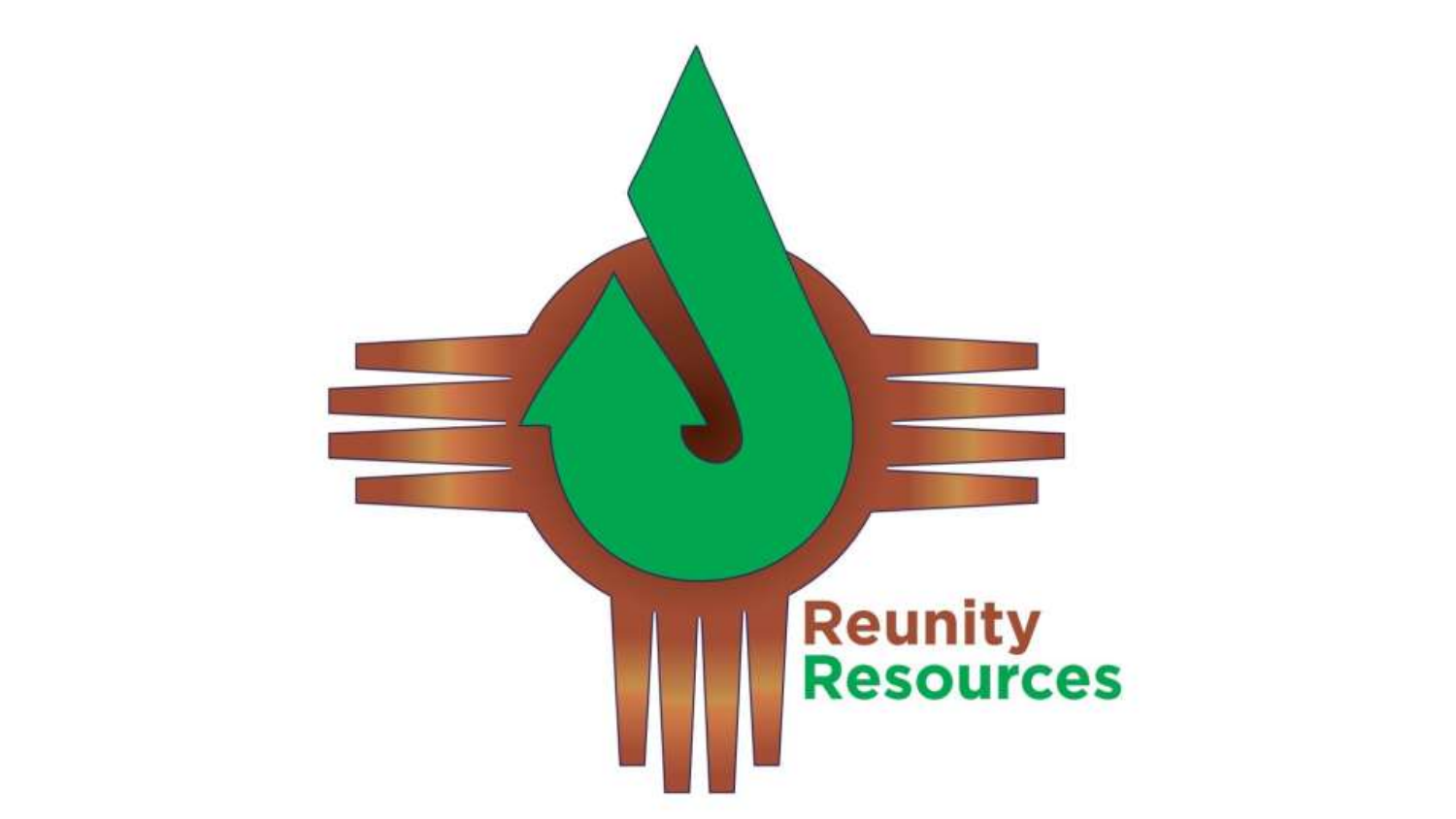#### **Reunity Resources**

**Reunity Resources is a non-profit organization with a zero-waste mission:** 

**it's our goal to reunite our waste streams with value for our community.** 

Reunity Resources collects *food waste* from area schools and restaurants, then uses a simple innovative system to create high-nutrient *compost*, and is now expanding to operate a *community farm* on land regenerated by that very compost.

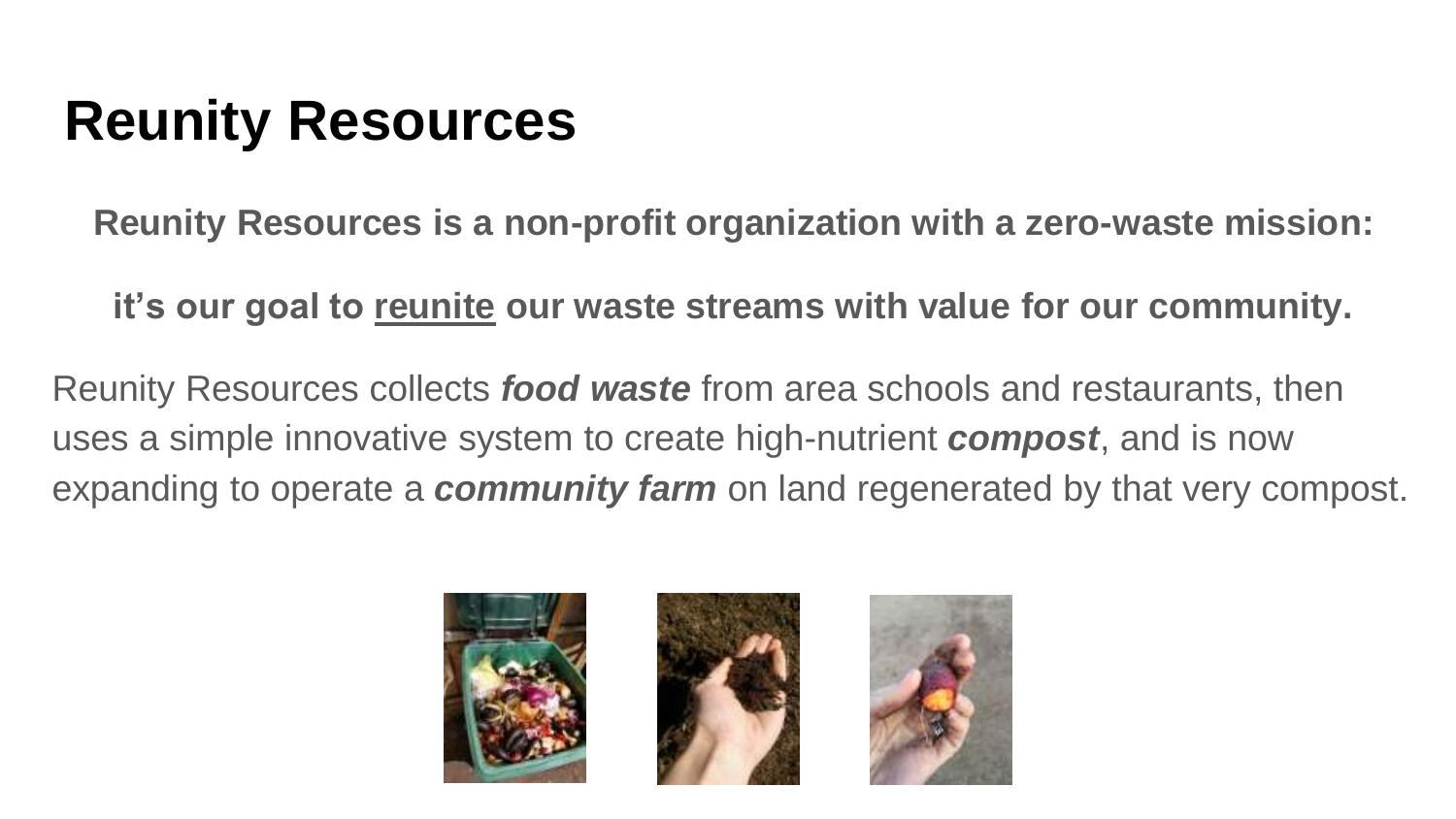# **Your Food's Journey**

#### Do you know what happens when you've finished your lunch?

First, you eat your food to have energy for the day! Then, you separate your waste carefully into bins for compostables, liquids, recyclables and trash.

> Reunity **Resources**

www.reunityresources.com

We care for the compost for two months and then. what was once your lunch is ready to grow new food to eat! Air, water, food waste and helps the microorganisms in the food waste, mulch, and manure break down.

> We make long, tall piles called windrows, and we use a special system of pipes and fans to inject air into the pile.

creating compost.

Next, your friendly and helpful custodial staff bring the food scraps to a big green bin outside.

> After that, Reunity Resources comes to pick up the food scraps and leave a clean. empty green bin in place of the full one.

Then, we dump all the food scraps at our composting site, mixing it with woody mulch and horse manure.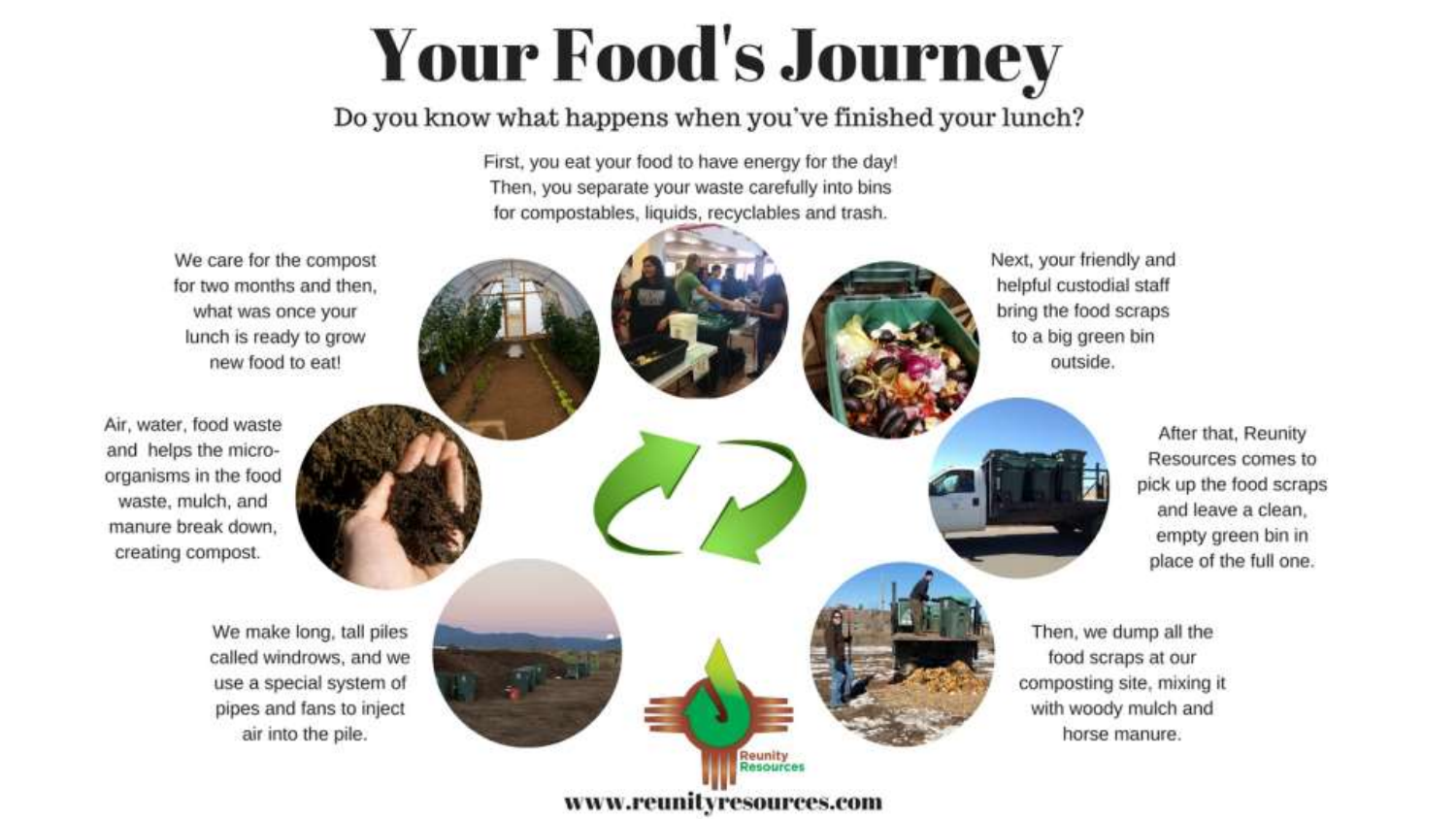#### How to Create Local Markets

We began with only EIGHT restaurant clients--this is only possible if equipment costs are low! We use a pick up truck with lift gate and a simple aerated static pile system.



Once we were operational, DIRECT SALES to restaurants we identified as low hanging fruit was our most successful market building tool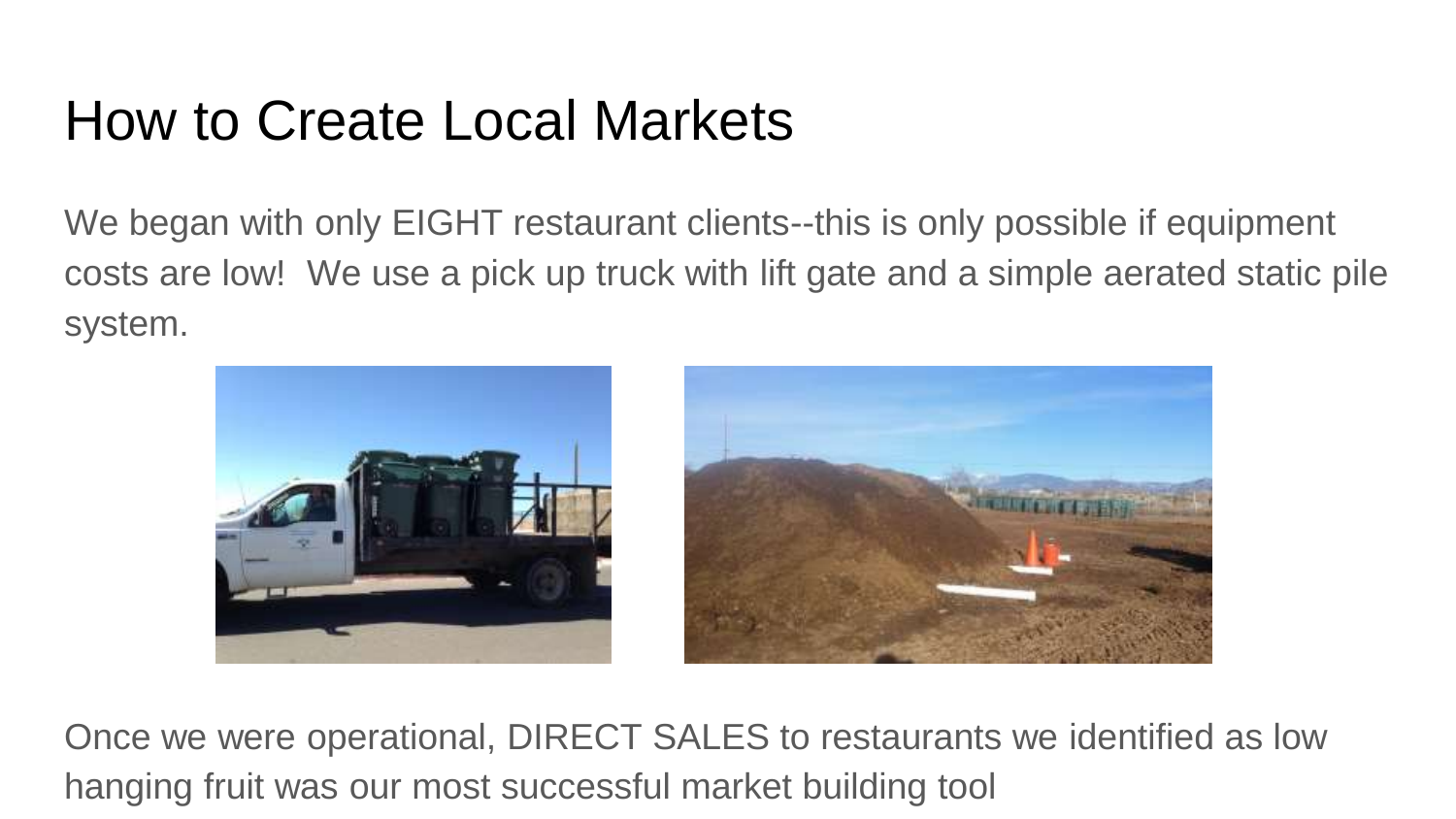# Low Hanging Fruit

Freestanding (not strip malls due to shared trash costs amongst tenants)

Locally owned (easier to find the person with authority to implement the change)

Marketing themselves as green/local

Using cart service rather than dumpster service for city trash collection

Any personal connections

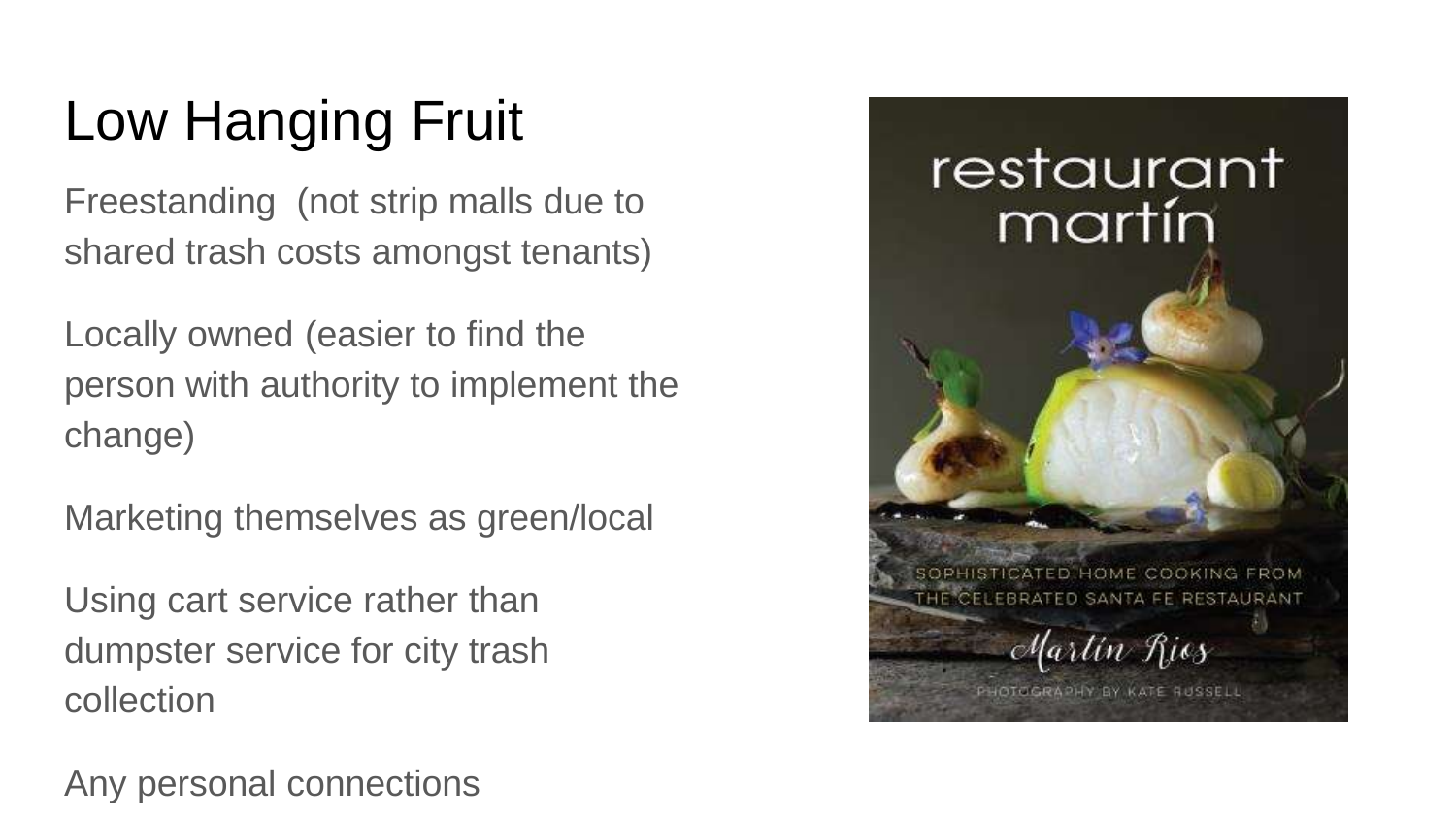### Full Cost Accounting



Collecting commercial food waste does not do itself. It is NOT a free service.

While we would have had greater adoption rate at inception with a free program, we may not still be in operation today.

Design a program that pays for itself!

(Ask NextGen about it while you're here…)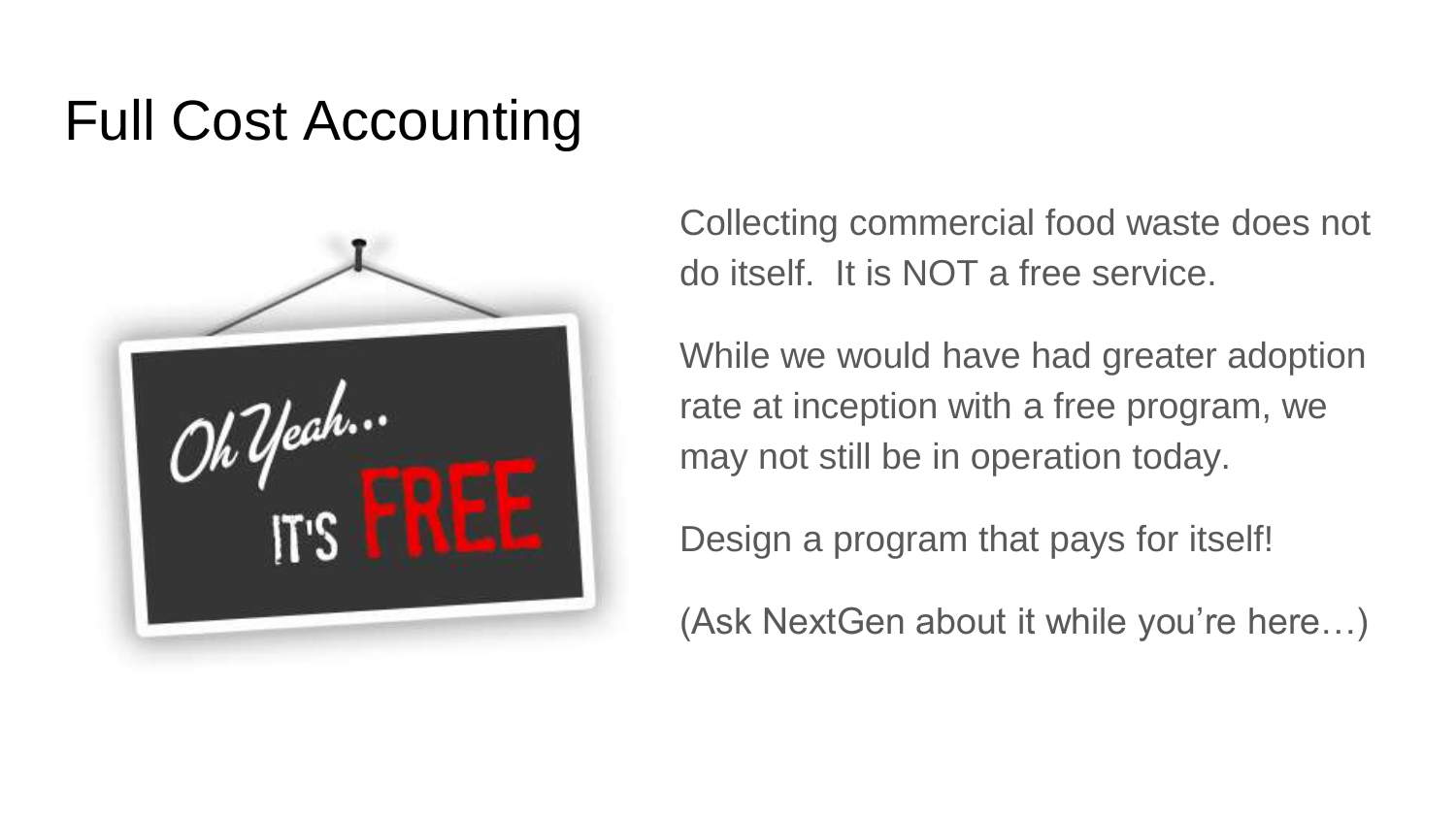#### Sustainable growth is often slow...

\*DIY/Bootstrapping at beginning before hiring staff possible

\*Used equipment/Occam's Razor

\*Shared Infrastructure (first, hauling only to other composter)

\*TEST before we invest

\*Community presence at events, radio shows, talks, etc.

\*Time builds confidence in the operation and makes an easier sell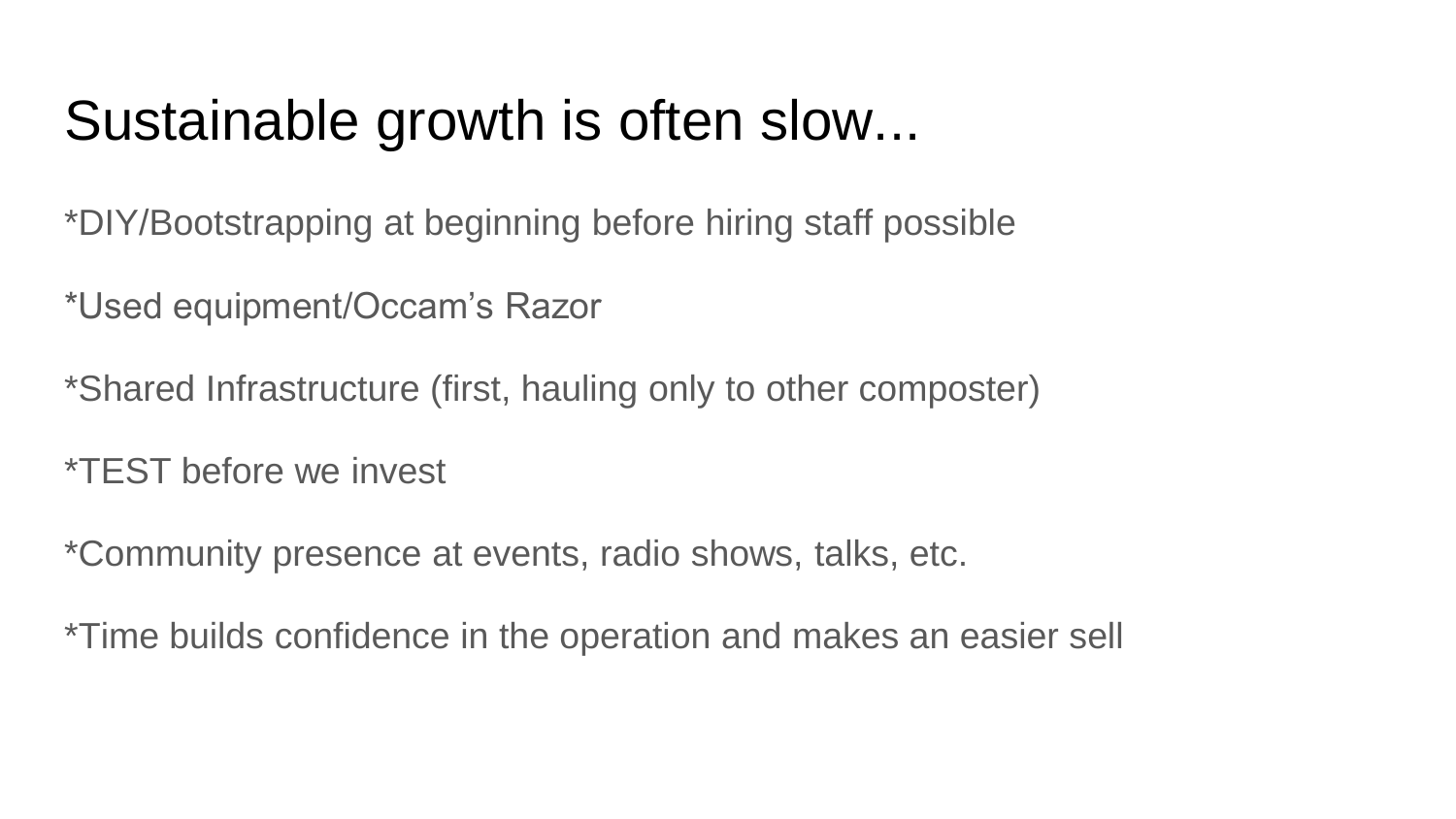#### With an established program came Institutional





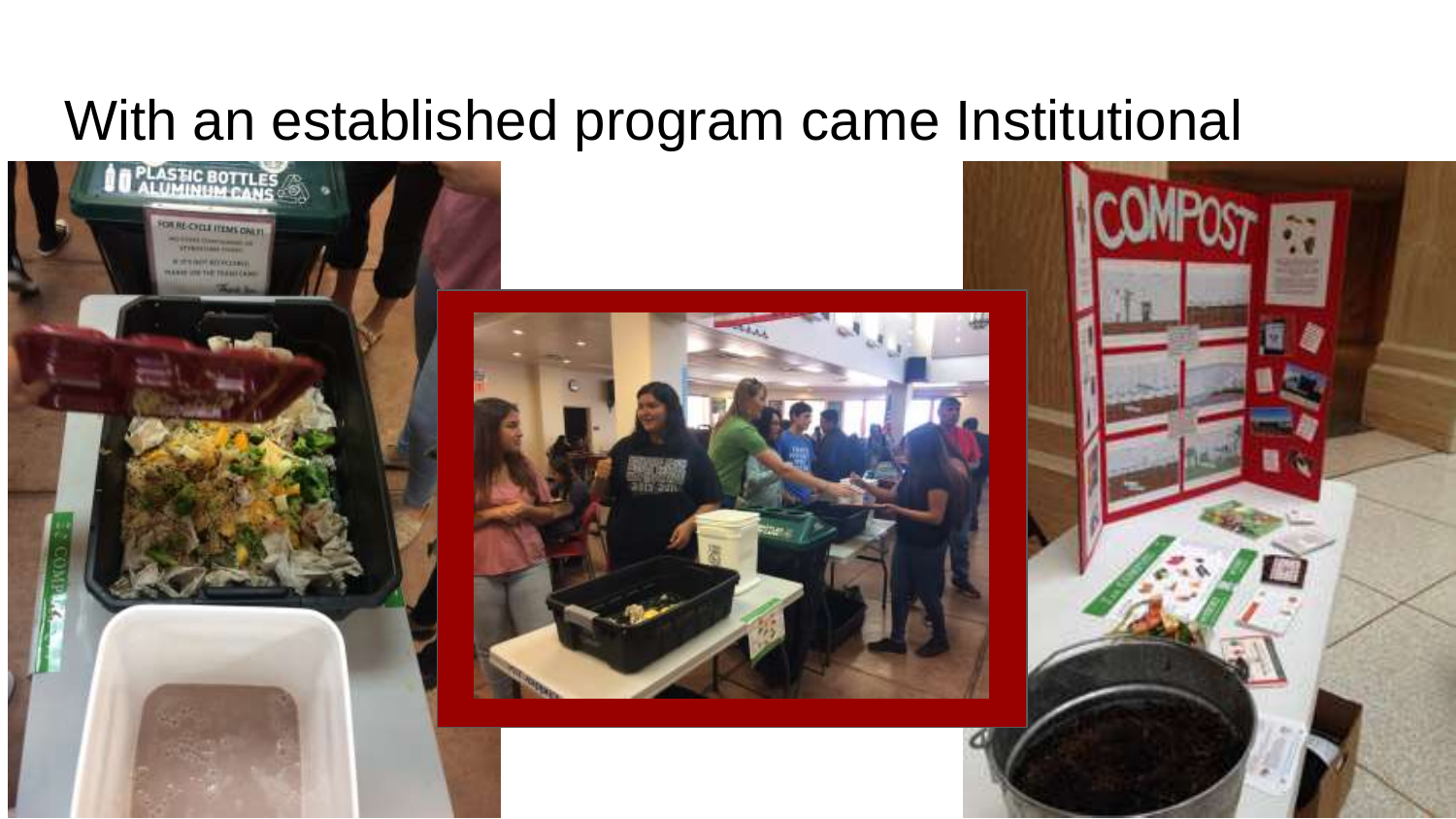#### Santa Fe Public Schools

Thank you to Lisa Randall, Sustainability Program Coordinator for SFPS!

**Go see her speak, 11:15 a.m. tomorrow morning!** 

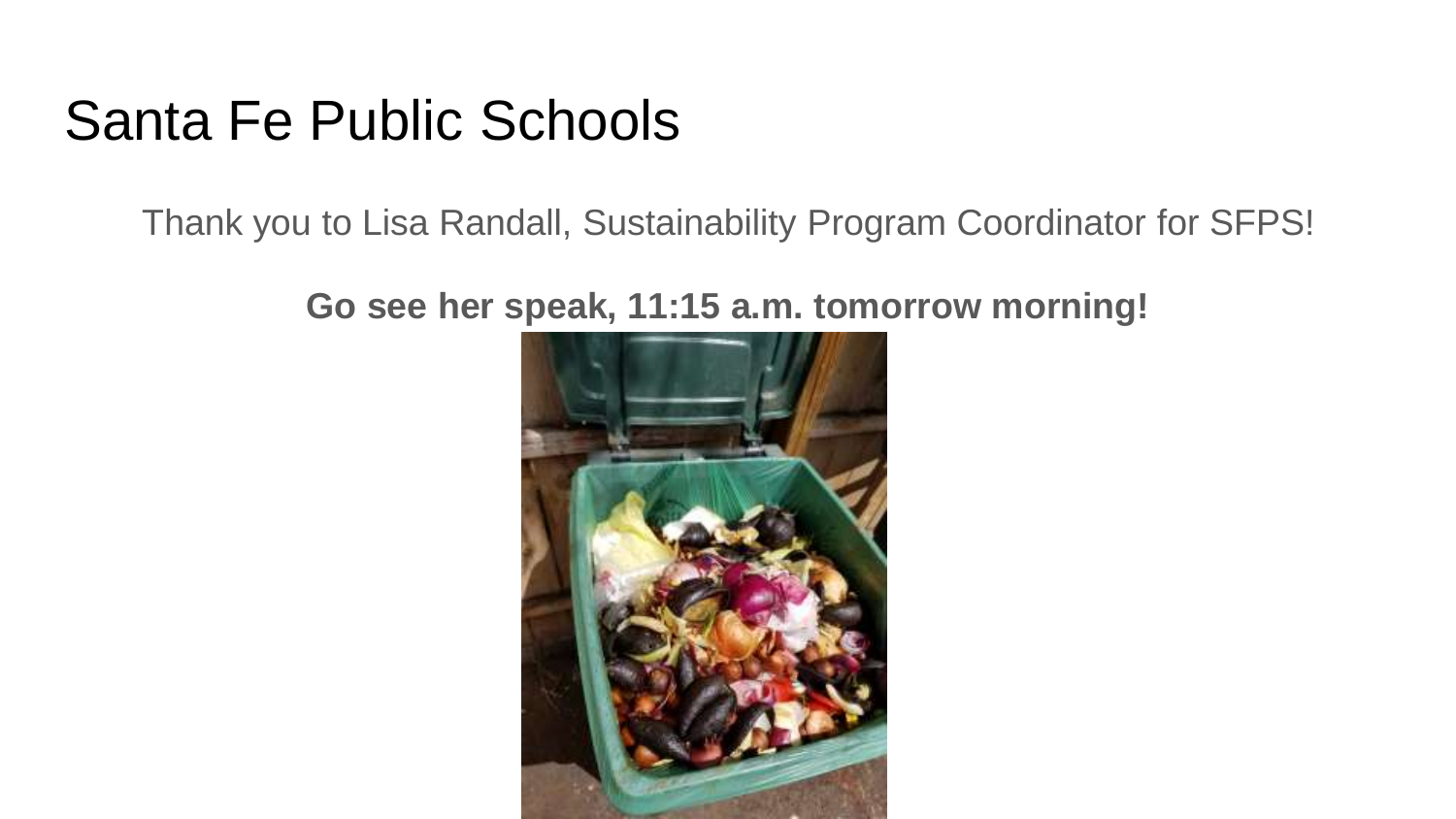#### Four Years of Local Market Building

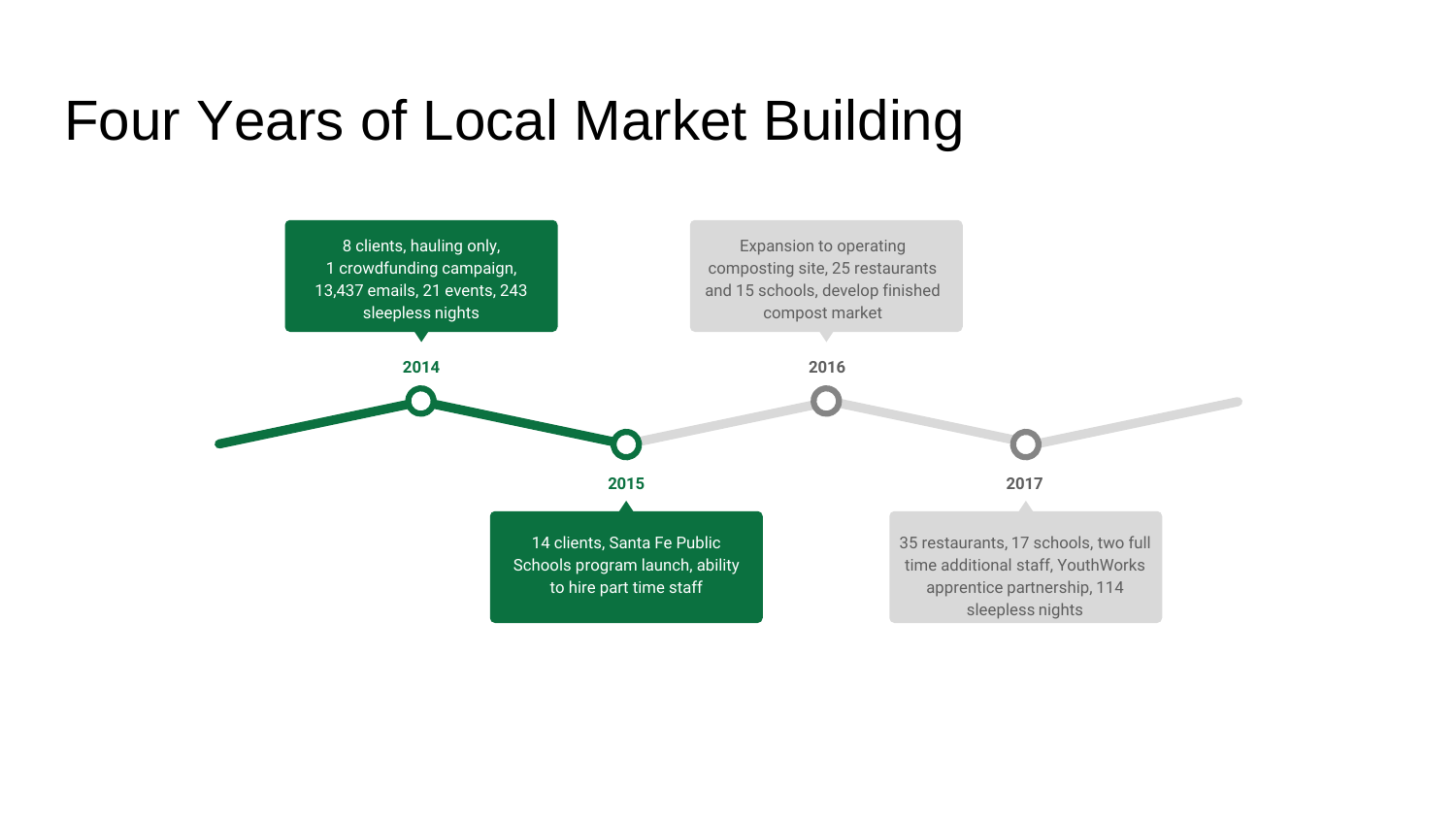#### 2018

Aiming to expand to ten more schools with SFPS

Selling compost at the rate of creation



Expansion to community farming and food justice programming





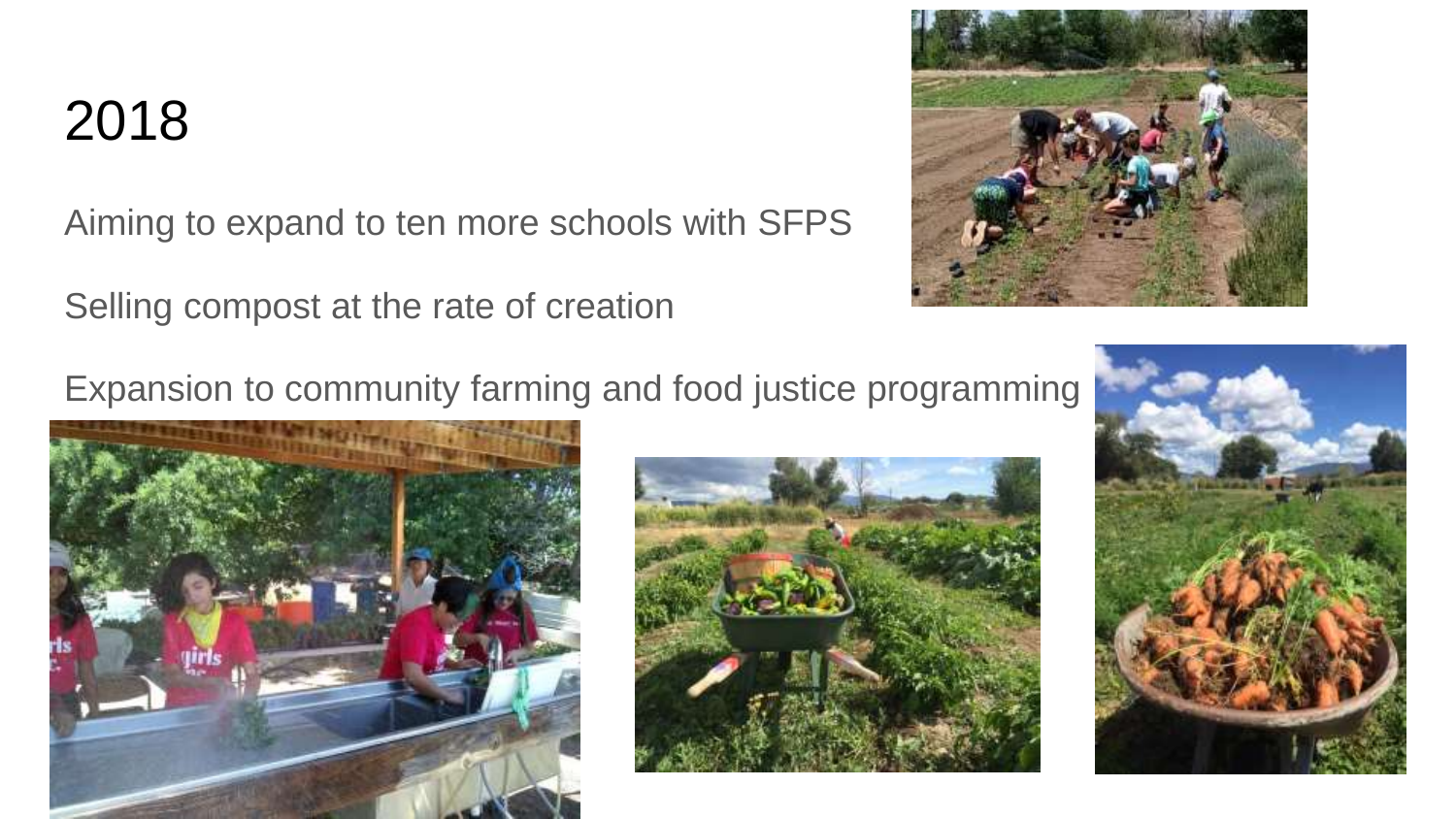# Why Organics?

Optimal Localized Market! Only functions within about a 60 mile radius.

Diverts approximately 30% of waste stream.

Creates two revenue streams: collections and products. Potential for more.

Organics diversion can reduce methane emissions in landfills, and compost application to desertified soils sequesters carbon from the atmosphere.

It'll make you *popular*.